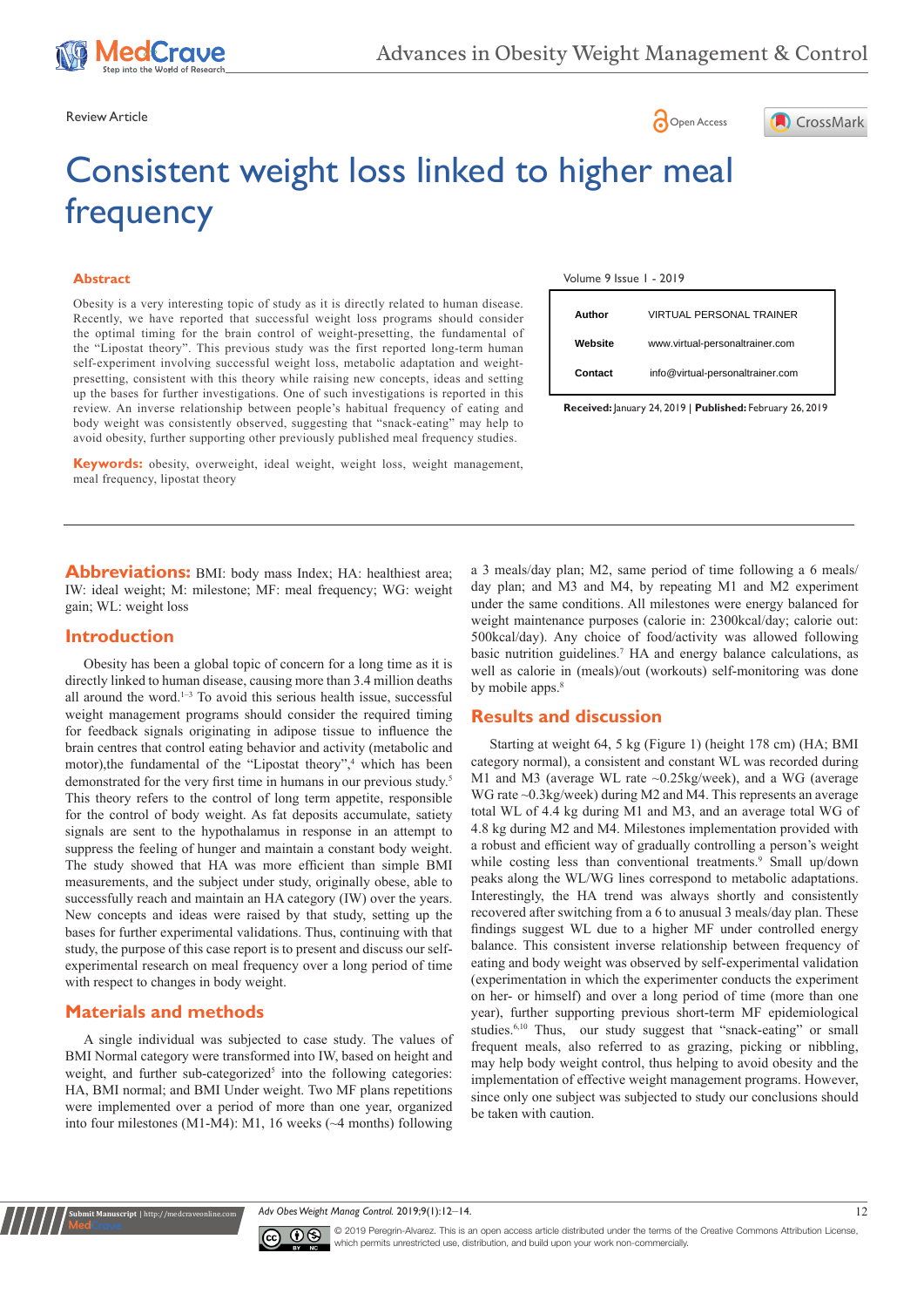

**Figure 1** MF and weight control

Light grey coloured areas (M1/M3) correspond to 6 meals a day MF plans, and yellow areas (M2/M4) to 3 meals a day MF plans. The lower orange line represents the Underweight BMI line for the subject under study, and the upper green line represents HA (the healthiest weight area). The dashed black line shows consistent WL over M1/M3, and WG over M2/M4, related to MF. The consistent more than one year long pattern was observed throughout the complete duration of the self-experiment. A low HA-presetting was chosen by personal preference, suggesting that a personal control of body weight is possible after a successful weight-presetting, further supporting our previous findings.<sup>5</sup>

#### **Conclusion**

It has been hypothesized that eating small frequent meals enhances fat loss and helps to achieve better weight maintenance. A number of observational studies lend support to this hypothesis, with an inverse relationship noted between the frequency of eating and adiposity.<sup>6,10</sup> However, these studies were performed over short periods of time, thus being questioned or considered weak by other conflicting studies.<sup>11-13</sup> Our study represents the first successfully consistent long-term weight control self-experiment suggesting that "snack-eating" may help WL programs, thus helping to avoid obesity/overweight while controlling cholesterol levels and reducing cardiac risk.14 Proposed mechanisms that could explain this phenomenon include the favourable effects of increased MF on improved glucose homeostasis<sup>15-17</sup> and increase in the thermal effect of feeding.18,19 Furthermore, frequent eating, either regular meals or between-meal snacks, may prevent from overeating at mealtime (appetite control).20–21 People eating only a few times a day have elevated 24-hour insulin levels. High insulin levels promote storing energy in body fat; and high insulin level is also a marker for heart disease risk. Moreover, once again, we have demonstrated the affectivity of combining technology and personal science. Mobile technology allowed a close interaction, autonomy and help motivation.<sup>5</sup> This study set up the bases for the systematic implementation of efficient weight management programs. With sufficient funding these results can be adapted and reproduced on larger groups. Future studies should be able to further validate these results and answering some interesting questions raised here such the role of culture in body weight as MF might be determined by certain cultures.23–30 Solven the suggesting that "Snatk-acting" may help WL. 5. Virtual Personal Trainer.<br>
Sign, thus helping to avoid obesity/overweight while controlling<br>
of *Des Overweig*, 2017,<br>
In the spheme to recover the frequence inclu

#### **Acknowledgments**

None.

# **Conflicts of interest**

The authors declared there is no conflict of interest.

#### **References**

1. [Finucane MM, Stevens GA, Cowan MJ, et al. National, regional, and](https://www.ncbi.nlm.nih.gov/pubmed/21295846)  [global trends in body-mass index since 1980: systematic analysis of health](https://www.ncbi.nlm.nih.gov/pubmed/21295846)  [examination surveys and epidemiological studies with 960 country-years](https://www.ncbi.nlm.nih.gov/pubmed/21295846)  [and 9• 1 million participants.](https://www.ncbi.nlm.nih.gov/pubmed/21295846) *Lancet*. 2011;377(9765):557–567.

- 2. [Ng M, Fleming T, Robinson M, et al. Global, regional, and national](https://www.ncbi.nlm.nih.gov/pubmed/24880830)  [prevalence of overweight and obesity in children and adults during](https://www.ncbi.nlm.nih.gov/pubmed/24880830)  [1980–2013: a systematic analysis for the Global Burden of Disease](https://www.ncbi.nlm.nih.gov/pubmed/24880830)  Study. *Lancet*[. 2014;384\(9945\):766–781.](https://www.ncbi.nlm.nih.gov/pubmed/24880830)
- 3. [Kelishadi R. Childhood overweight, obesity, and the metabolic syndrome](https://www.ncbi.nlm.nih.gov/pubmed/17478440)  [in developing countries.](https://www.ncbi.nlm.nih.gov/pubmed/17478440) *Epidemiologic Rev*. 2007;29(1):62–76.
- 4. [Kennedy GC. The role of depot fat in the hypothalamic control of food](https://royalsocietypublishing.org/doi/abs/10.1098/rspb.1953.0009)  intake in the rat. *[Proc R Soc Lond Biol](https://royalsocietypublishing.org/doi/abs/10.1098/rspb.1953.0009)*. 1953;140:579–592.
- 5. Virtual Personal Trainer. Self-Experiencing "The Healthiest Weight". *J Obes Overweig*[. 2017;3\(1\):101.](http://www.annexpublishers.com/articles/JOO/3101-Self-Experiencing-The-Healthiest-Weight.pdf)
- 6. [Fabry P. The frequency of meals: its relation to overweight,](https://www.ncbi.nlm.nih.gov/pubmed/14186149)  [hypercholesterolaemia, and decreased glucose tolerance.](https://www.ncbi.nlm.nih.gov/pubmed/14186149) *Lancet*. [1964;2:614–615.](https://www.ncbi.nlm.nih.gov/pubmed/14186149)
- 7. U.S. Department of Health and Human Services and U.S. Department of Agriculture (2015–2020) *Dietary Guidelines for Americans*. 8th ed.
- 8. Virtual Personal Trainer. Long-Term Weight Loss by Mobile App: Current [Status and Future Perspectives.](https://pdfs.semanticscholar.org/8eb2/80e01a1510e3b1ad0256d879b4d7e0b08b93.pdf) *EC Nutrition SI*. 2017;01:41–46.
- 9. [Jakicic JM, Tate DF, Lang W, et al. Effect of a Stepped-Care Intervention](https://www.ncbi.nlm.nih.gov/pubmed/22735431)  [Approach on Weight Loss in Adults: The Step-Up Study Randomized](https://www.ncbi.nlm.nih.gov/pubmed/22735431)  Trial. *JAMA*[. 2012;307\(24\):2617–2626.](https://www.ncbi.nlm.nih.gov/pubmed/22735431)
- 10. [Summerbell CD, Moody RC, Shanks J, et al. Relationship between](https://www.ncbi.nlm.nih.gov/pubmed/8863011)  [feeding pattern and body mass index in 220 free-living people in four](https://www.ncbi.nlm.nih.gov/pubmed/8863011)  age groups. *Eur J Clin Nutr*[.1996;50:513–519.](https://www.ncbi.nlm.nih.gov/pubmed/8863011)
- 11. [Bellisle F, McDevitt R, Prentice AM. Meal frequency and energy](https://www.ncbi.nlm.nih.gov/pubmed/9155494)  balance. *Br J Nutr*[. 1997;77\(1\):S57–70.](https://www.ncbi.nlm.nih.gov/pubmed/9155494)
- 12. [Cameron JD, Cyr MJ, Doucet E. Increased meal frequency does not](https://www.ncbi.nlm.nih.gov/pubmed/19943985)  [promote greater weight loss in subjects who were prescribed an 8-week](https://www.ncbi.nlm.nih.gov/pubmed/19943985)  [equi-energetic energy-restricted diet.](https://www.ncbi.nlm.nih.gov/pubmed/19943985) *Br J Nutr*. 2010;103(8):1098–1101.
- 13. [Schoenfeld BJ, Aragon AA, Krieger JW. Effects of meal frequency](https://www.ncbi.nlm.nih.gov/pubmed/26024494)  [on weight loss and body composition: a meta-analysis.](https://www.ncbi.nlm.nih.gov/pubmed/26024494) *Nutr Rev*. [2015;73\(2\):69–82.](https://www.ncbi.nlm.nih.gov/pubmed/26024494)
- 14. [Titan SM, Bingham S, Welch A, et al. Frequency of eating and](https://www.ncbi.nlm.nih.gov/pubmed/11731392)  [concentrations of serum cholesterol in the Norfolk population of the](https://www.ncbi.nlm.nih.gov/pubmed/11731392)  [European prospective investigation into cancer \(EPIC-Norfolk\) \(Cross](https://www.ncbi.nlm.nih.gov/pubmed/11731392)  sectional study). *BMJ* [2001;323\(7324\):1286–1288.](https://www.ncbi.nlm.nih.gov/pubmed/11731392)
- 15. [Jenkins DJ. Metabolic advantages of spreading the nutrient load: effects](https://www.ncbi.nlm.nih.gov/pubmed/1734685)  [of increased meal frequency in non-insulin-dependent diabetes.](https://www.ncbi.nlm.nih.gov/pubmed/1734685) *Am J Clin Nutr*[. 1992;55\(2\):461–467.](https://www.ncbi.nlm.nih.gov/pubmed/1734685)

CitationVirtual Personal Trainer Consistent weight loss linked to higher meal frequency. Adv Obes Weight Manag Control. 2019;9(1):12-14. DOI: [10.15406/aowmc.2019.09.00267](https://doi.org/10.15406/aowmc.2019.09.00267)